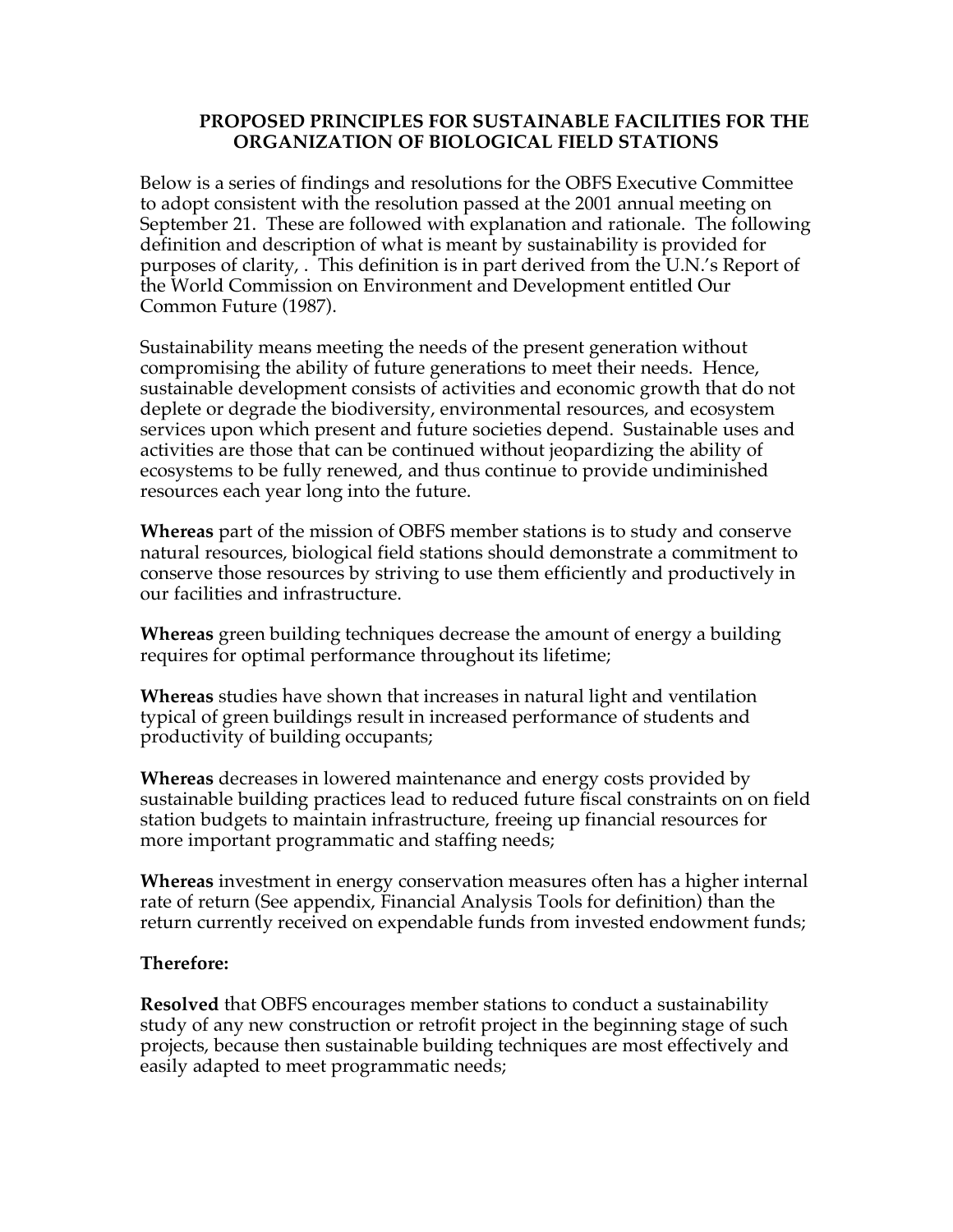**Resolved** to take advantage of the wealth of architectural and engineering firms specializing in green building by contracting with such experts to conduct the sustainability studies if needed;

**Resolved** to encourage OBFS member stations to use those parts of The Leadership in Energy and Environmental Design (LEED) Green Building Rating System program established by the U.S. Green Building Council  $(\underline{http://www.usgbc.org/})$  that are appropriate to field stations to assess new building projects for their sustainability and that such buildings attempt to achieve at least a gold rating.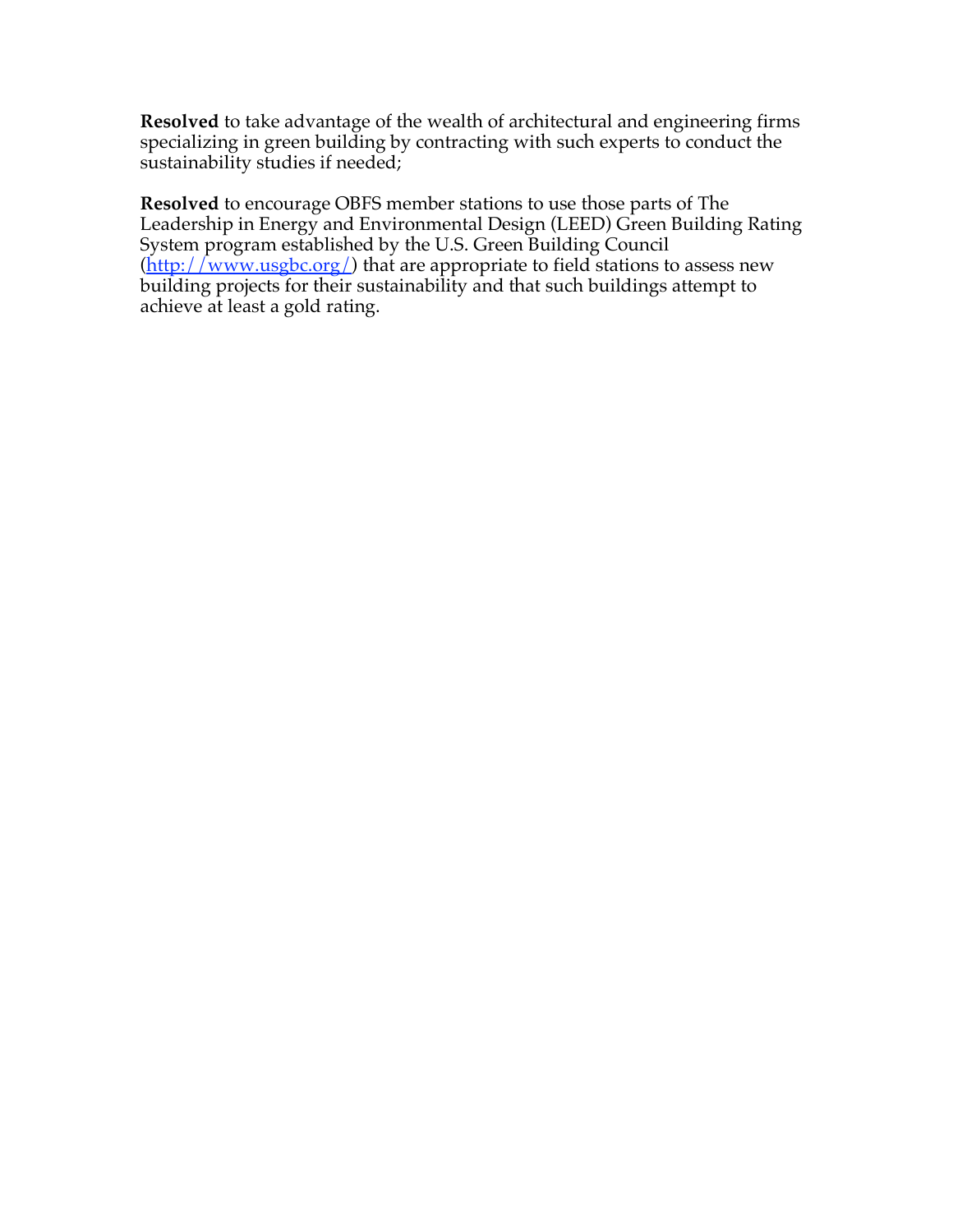The members of the Organization of Biological Field Stations represent a unique community of learners and doers. Over the years we have shown how to take what we learn about ecosystems and the natural resources we steward and translate it into effective management and policy. We have demonstrated leadership in identifying and studying important environmental issues, from conservation biology to sustaining ecosystem services, from biomedical research to exotic species assessments and restoration ecology. We have been major (if often hidden) contributors to our understanding of the most important environmental issues of the past century.

However, there is one area, sustainability in facilities, where the mission of biological field stations needs to be more fully realized, not only for the message it sends about our own commitment, but because it bears directly upon our own long-term viability.

The OBFS research community boasts a truly unparalleled community of experts in the environmental sciences. It is an opportunity to learn from and contribute to that community of dedicated, exceptional people that drew many of us to our professions. It is the promise of working with that community's collective insights into the hard stuff of our field stations—and thereby addressing pressing needs of both our field stations and society—that prompts me to urge your support of OBFS's adoption of a set of principles that promote sustainability.

As a start toward such an effort, I am proposing the adoption of sustainability principles that relate directly to the facilities and infrastructure we provide for researchers, students, and staff. The need for leadership in energy conservation and related environmental performance has never been greater not only as a means to further our own interests, but as a way to serve the interests of society at large.

For biological field stations, one of the most obvious means by which we can communicate our commitment to sustainability is to minimize the "environmental footprint" of the buildings and infrastructure we use to support research and education. The buildings we put in place are a tangible statement about what we want the world to know about who we are and what we do. I can't help but think about the words of Winston Churchill: "We shape our dwellings, and afterwards our dwellings shape our lives." In keeping with our missions, the planning, design, and construction of facilities and infrastructure should be viewed as an opportunity to learn about the relationship between people, society, and the natural environment.

Examples of OBFS member stations that have successfully integrated sustainable strategies into field station facilities and infrastructure include:

Black Rock Forest Consortium Jasper Ridge Biological Preserve, Stanford University Raystown Field Station, Juniata College Rocky Mountain Biological Laboratory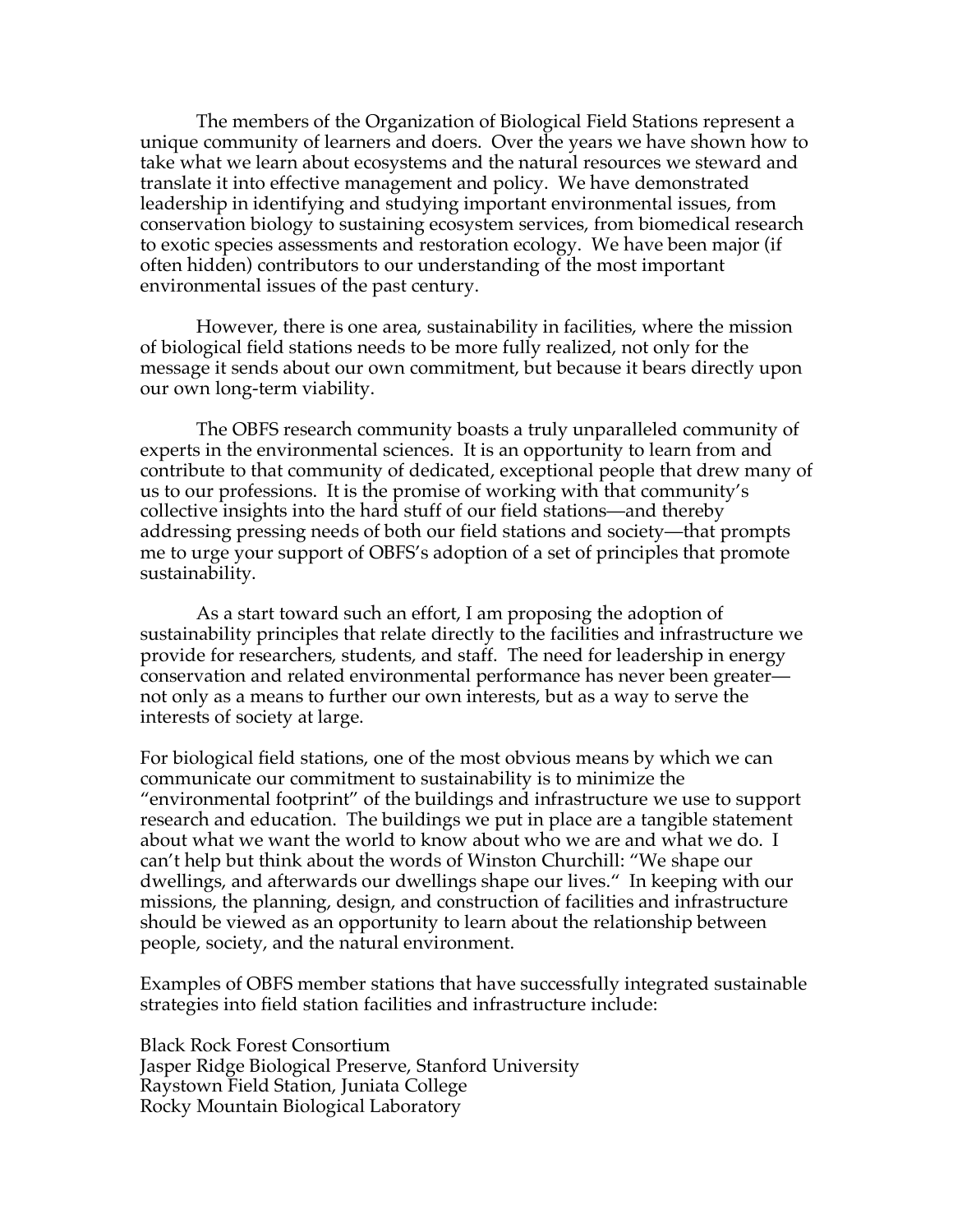The Nature Conservancy Disney Wilderness Preserve University of California James San Jacinto Mountains Reserve University of California Sweeney Granite Mountains Desert Research Center

#### **Notes and Comments on Planning, Design and Construction of Sustainable Building Features**

We may want to encourage OBFS member sites, when planning new or upgraded facilities and infrastructure to: (1) require an objective sustainability study during the initial planning phase for any new building or retrofit project: and (2) to adopt some standardized methods of measuring and reporting the environmental performance and related costs of buildings.

Both of these steps are designed to provide field stations with the information needed to identify and exploit synergies between economic and environmental goals. Up-front sustainability studies allow energy efficient technology and environmentally responsible material selection to be integrated into the basic design of buildings without compromising program needs. It also avoids sustainable features becoming optional add-ons. This is important because add-ons are often cut at the eleventh hour to reduce construction costs. Even if they are not cut, added-on technologies tend to have compromised performance since they often work against rather than with other aspects of the building. Sustainability studies also provide options for improving energy efficiency and other aspects of environmental performance without compromising program needs.

Encouraging field stations to conduct sustainability studies enables them to address proactively the financial and environmental costs incurred over the life-cycle of each building and upgrade. Numerous studies have shown that sustainable or "green" building designs have significantly lower life-cycle costs than conventional buildings, largely due to their much lower maintenance and energy costs. This is an especially critical issue for field stations, since they often are subject to severe operating budget constraints. By adopting sustainable building practices, a field station can reduce future demand on their operating budget used to maintain infrastructure. Since such funds are typically the most difficult type of funds to acquire, it is crucial that field stations consider options like sustainable buildings that can help control escalating infrastructure costs.

What I am asking OBFS to do is something we have all learned to do as field station managers – think in terms of the whole system. By considering multiple systems and problems at the same time, interconnections and common solutions can be identified. This approach can result in significant cost-savings by adding multiple, energy- or water-saving technologies and design elements in a coordinated manner, even when the cost of any one of the technologies or elements would be prohibitive if implemented alone. For example, upgrading HVAC equipment by itself might not be cost-effective, but the benefits of the upgrade might be achieved at negative cost if it is combined with a lighting system overhaul and a better energy management system. At the same time, a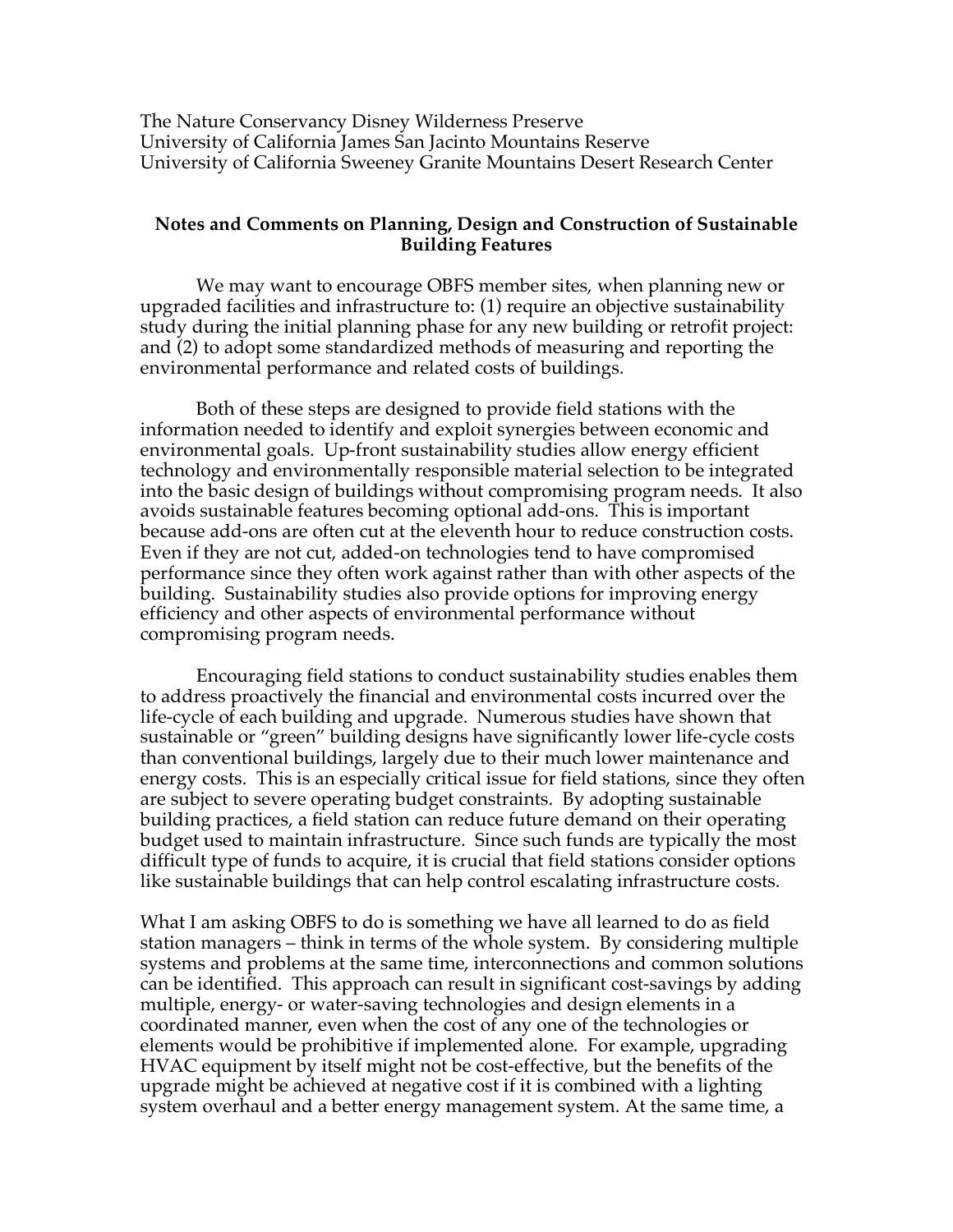lighting system overhaul may reduce heating loads, thus significantly reducing the upfront cost of the HVAC system.

We have all come to realize that it is easier and cheaper to address environmental and social issues by investing time and planning effort up front than by considering them only at the later stages of a project. Although front-loaded design does add cost and time to the initial stages of a project, it often saves more than that amount of time and money in later stages by facilitating approvals, avoiding litigation, and minimizing construction delays. For example, upfront planning (what some architects would refer to as a "charette") might cost \$5,000 to \$50,000 initially, but it can generate equal or greater downstream savings by identifying cost-saving synergies among technological and other elements of the project—or simply by producing spaces in which everyone can work or live more comfortably and productively.

This planning is about designing spaces around human needs in ways that reduce water and energy use and/or simplify operations and maintenance. It often leads to the incorporation of natural daylighting and individually controllable lighting or ventilation systems.

Finally, sustainable planning and design is all about teamwork. In the green development context, this involves creating a broad-based team to carry out the initial planning process and ensuring that the key players in the development team support the project's environmental and social goals.

## **A Brief Overview of the LEED Green Building Rating System**

The information below is provided for your convenience. Not all aspects of this rating system are appropriate for field stations, so you may need to adjust some elements to address the unconventional or unique qualities or needs often associated with a functioning field station. However, LEED does provide many useful and important guidelines and also helps to identify issues that might otherwise be overlooked.

The Leadership in Energy and Environmental Design (LEED) Green Building Rating System is a priority program of the U.S. Green Building Council. It is a voluntary, consensus-based, market-driven building rating system based on existing, proven technology. It evaluates environmental performance from a 'whole building' perspective over a building's life cycle, providing a definitive standard for what constitutes a 'green building'.

LEED is based on accepted energy and environmental principles, and it strikes a balance between known effective practices and emerging concepts. Unlike other rating systems currently in existence, the development of LEED Green Building Rating System has been open to public scrutiny and was instigated by a group that represents all segments of the building industry— the U.S. Green Building Council.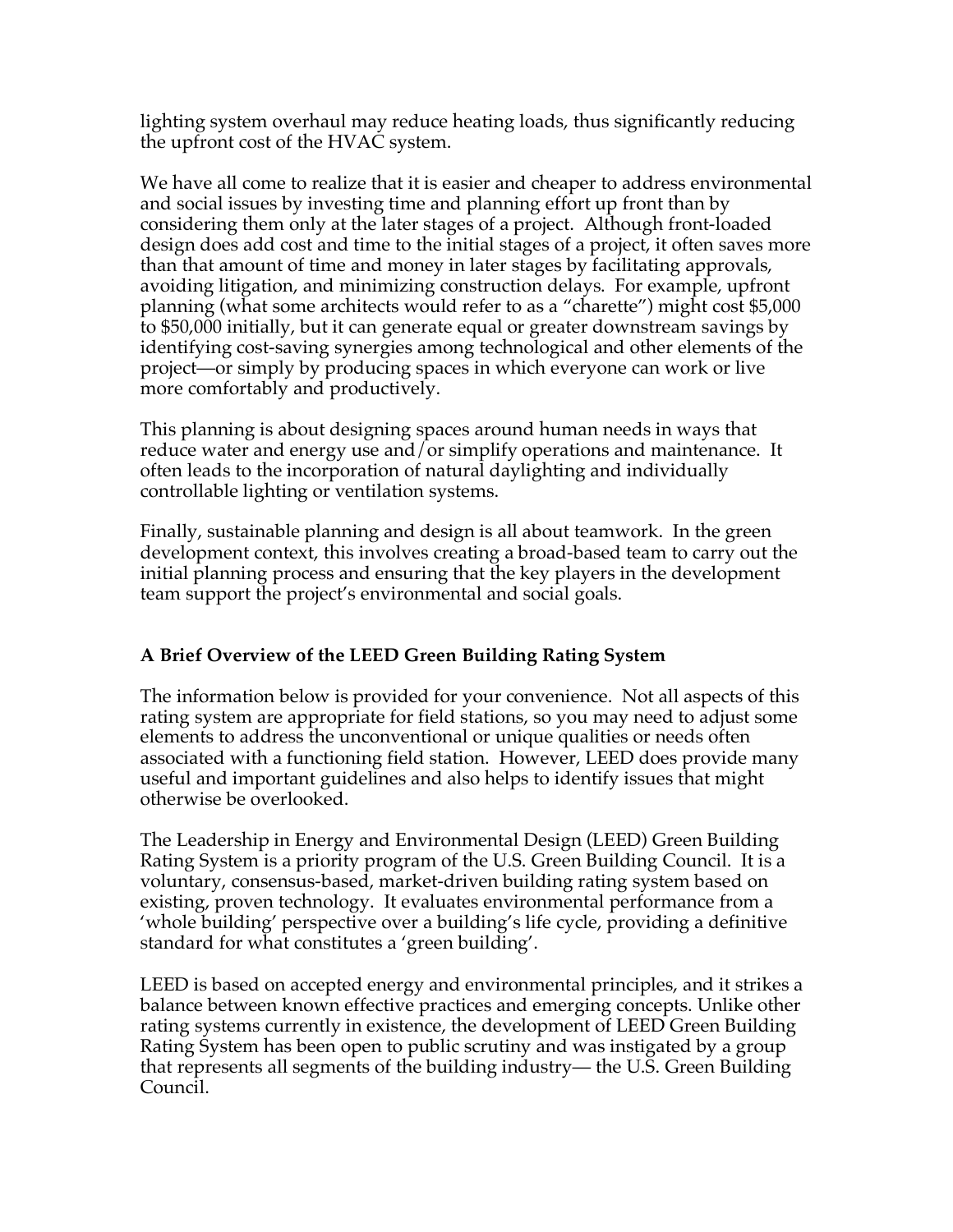LEED is a self-assessment system designed for rating new and existing commercial, institutional, and high-rise residential buildings. It is a featureoriented system where credits are earned for satisfying each criterion. Different levels of green building certification are awarded based on the total credits earned. The system is designed to be comprehensive in scope, yet simple in operation.

The LEED system's criteria are divided into five broad categories:

- 1. *Sustainable Sites*: This includes factors such as site selection, erosion and sedimentation control, site disturbance reduction, and alternative transportation.
- 2. *Water Efficiency*: This includes water efficient landscaping, water use reduction, and use of innovative wastewater technologies.
- 3. *Energy and Atmosphere*: This includes optimization of energy performance, use of renewable energy, reduction of CFC emissions, elimination of HCFCs and halons, and measurement and verification.
- 4. *Materials and Resources*: This includes recycling, construction waste management, use of certified wood, reuse of materials or buildings, and use of materials with recycled content.
- 5. *Indoor Environmental Quality*: This includes the use of low-emitting materials, carbon dioxide monitoring, thermal comfort, daylight, and controllability of ventilation and other systems.

In addition to earning credits in these five areas, project teams can earn innovation credits by addressing regional sustainability issues in the project or by deploying new technologies. This modular approach means that if one aspect of environmental performance must be compromised to meet special occupant needs, project teams can still meet the overall environmental standard that is set for a building by over-performing in other areas.

This overview was drawn from the U.S. Green Building Council's web site (www.usgbc.org/programs/leed.htm) and U.S. Green Building Council, *LEED Green Building Rating System Version 2.0* (March 2000).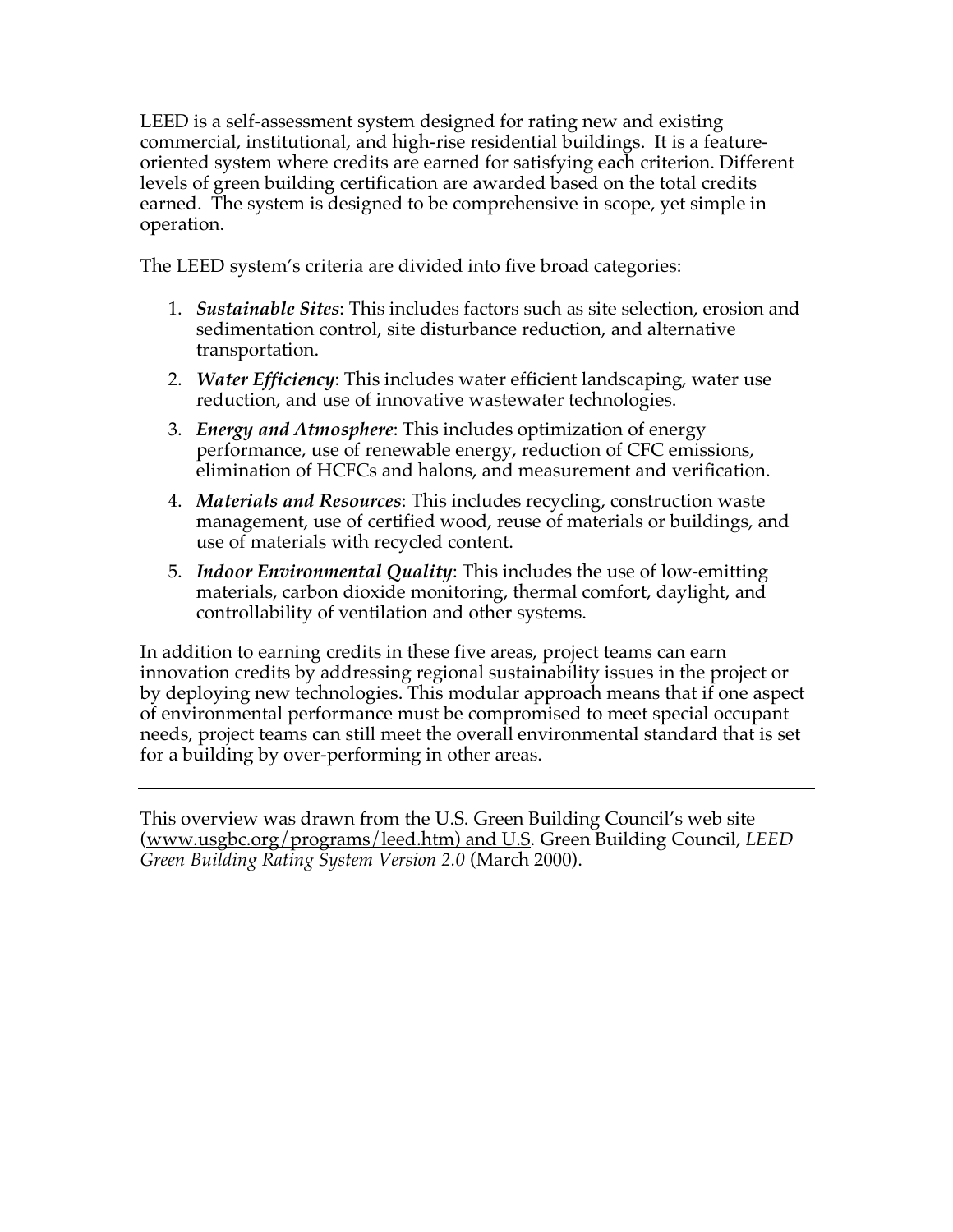### Appendix: Tools and Sources of Information

[The following material could be added to the OBFS Operations Manual (http://www.obfs.org/OpsMan/OpsIntro/OperationsManualIntro.html). Sections where this information might be added or linked are: Facilities Section F. Operations and Maintenance (in first 2 paragraphs) Planning Section A. Facilities Plan Planning Section B. Other Plans, 1. Construction Project Planning Process Finances Section, 2. External Funding Sources Facilities Policies, add a section concerning Resource Use]

### **Financial Analysis Tools**

The items below are some of the more common tools use when trying to determine whether certain costs or investments are acceptable. Keep in mind that there are many different techniques for analyzing financial return and risk. The ones listed below are among the more common. In any case, such analyses are desirable when trying to evaluate different options with significantly different present costs.

### **Internal Rate of Return (IRR):**

The internal rate of return is a financial technique for solving the interest rate for which dollar savings are just equal to dollar costs over a given period of time. This interest rate is the rate of return on the investment. It is compared to the investor's minimum acceptable rate of return to determine if the investment is desirable.

Other accounting techniques for making informed decisions include Discounted Pay-back and Licfe Cycle Cost (LCC) methods. There are several important considerations to keep in mind when using any of these financial tools in decision making:

- New buildings are usually depreciated over 30 years, while renovations are depreciated over 20 years (straight-line depreciation).
- It is important to establish common assumptions and parameters, and document how these were arrived at.
- Discount future costs to present value to account for the time-value of money.

#### **Design Tools:**

Among the most common tools used for sustainable building design are energy models. There are real, tangible benefits to assuring that the design team employs such models. Energy models such as DOE-2, eQUEST, and ENERGY-2 can be used to simulate the proposed design's response to climate and season. Designers can preview and substantially improve the performance of interdependent features such as building orientaion, lighting, alternative building shell design, various mechanical systems, etc.. Energy modeling quickly evaluates cost-effective design options for the building envelope or mechanical systems by simulating the various alternatives in combination. This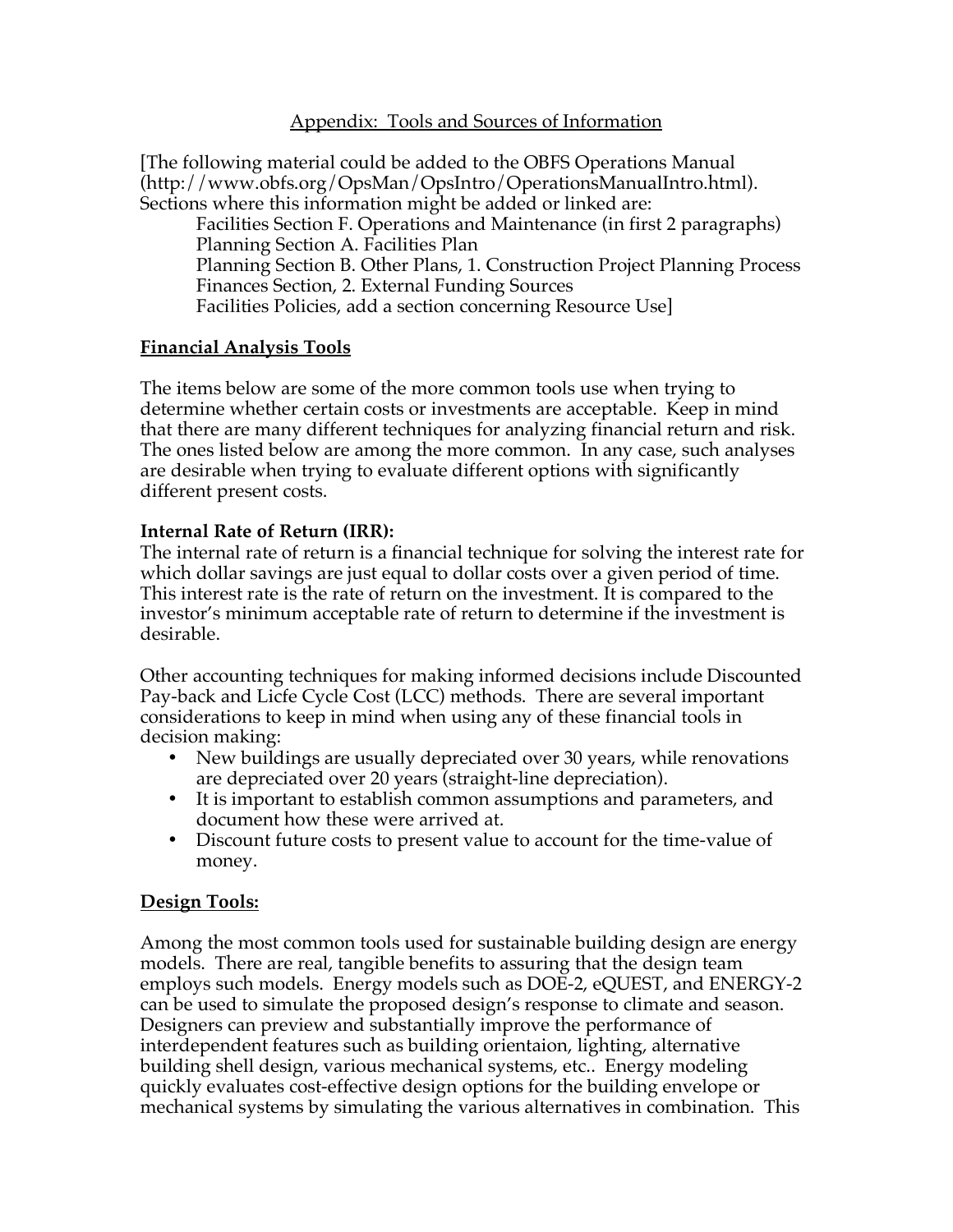process takes much of the guesswork out of sustainable building design and specification, and enables a fairly accurate cost/benefit forecasting. It also helps when performing financial analyses by providing more realistic data inputs and assumptions.

## **Useful Sources of Information**

## • **Guidelines, Rating Systems, And Manuals**

California State University Chancellor's Office, *CSU Architectural and Engineering Guidelines.* http://www.calstate.edu/CPDC/AE/Standards/Energy.pdf.

City of Santa Monica, *Green Building Design & Construction Guidelines*, April 1999. http://greenbuildings.santamonica.org/introduction/introwhybuildingreen.html.

Commonwealth of Pennsylvania, *Guidelines for Creating High Performance Green Buildings.* http://www.gggc.state.pa.us/publictn/gbguides.html.

International Performance Measurement & Verification Protocol, *Concepts and Options for Determining Energy and Water Savings*, Volume 1, January 2001. www.ipmvp.org.

*Minnesota Sustainable Design Guide* (1999-2001). http://www.sustainabledesignguide.umn.edu/.

New York, *High Performance Building Guidelines* (April 1999). http://www.nyc.gov/html/ddc/html/highperf.html.

North Carolina Triangle Council of Governments, *High Performance Building Guidelines, Version 2.0* (September 2001). http://www.tjcog.dst.nc.us/hpgtrpf.htm.

Sieglinde K. Fuller and Stephen R. Petersen, *Life-Cycle Costing Manual for the Federal Energy Management Program*, US, Department of Commerce, Technology Administration, National Institute of Standards and Technology, 1995.

State University of New York at Buffalo, *Think Green, A UB Guide To Campus Ecology*, 1999. http://wings.buffalo.edu/ubgreen.

U.S. Green Building Council, *Leadership in Energy & Environmental Design* (LEED 2.0) (March 2000). http://www.usgbc.org/programs/leed.htm.

University of Oregon, *Sustainable Development Guidelines* (October 2000, effective February 2001). http://darkwing.uoregon.edu/Euplan/sustainable.html.

# • **Materials**

*GreenSpec: The Environmental Building News* product directory Sortable by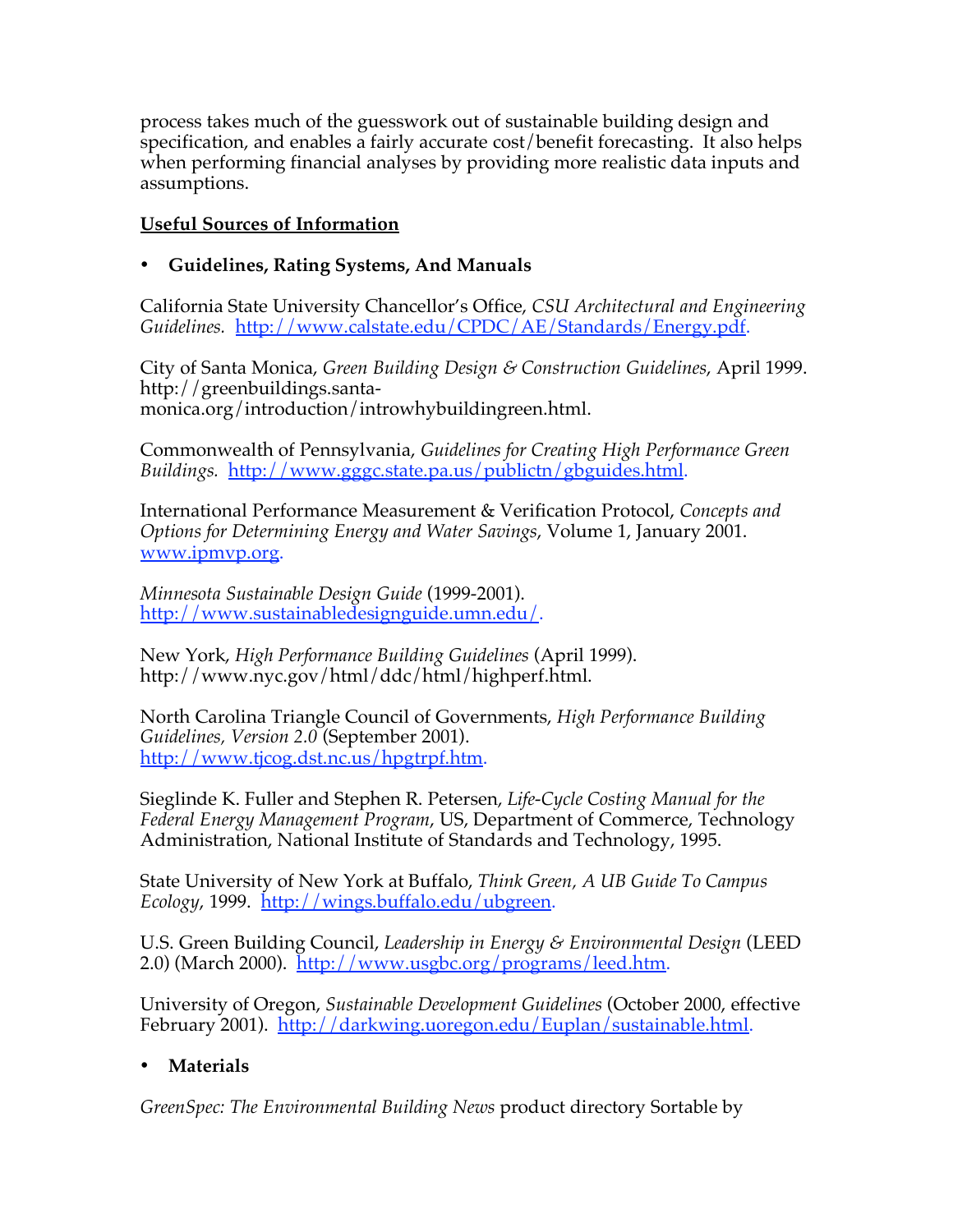products, manufacturers, CSI category, http://www.greenspec.com/.

Recycled content products manufacturers database, Updated annually. http://www.ciwmb.ca.gov/ConDemo/Products/default.asp.

Searchable by CSI, Matrix of recycled content levels and product availability. http://www.ciwmb.ca.gov/GreenBuilding/Materials/Matrix.htm.

State of CA Modular Office Furniture Specification. http://www.ciwmb.ca.gov/GreenBuilding/Specs/Furniture/default.htm.

## • **General Green Building Information and Organizations**

American Solar Energy Society. http://www.ases.org/.

Energy Efficiency and Renewable Energy Network (EREN), U. S. Department of Energy. http://www.eren.doe.gov/.

Home Power Magazine. http://www.homepower.com/.

Rocky Mountain Institute, http://www.rmi.org/.

Simpson. Walter, *Environmental Stewardship and the Green Campus – The Special Role of Facilities Management,* State, University of New York at Buffalo Green Office, 2001. http://wings.buffalo.edu/ubgreen.

Solstice: Sustainable Energy and Development Online. http://solstice.crest.org/index.shtml.

UC Berkeley, Sustainable Design/Green Architecture Information Sources. http://www.lib.berkeley.edu/ENVI/GreenAll.html.

University of Oregon (1999-2000 Development, Policy, Implementation and Transportation Subcommittee, University Planning Office,) *Sustainable Development Plan*, October 5, 2000.

## • **Green Specifications (References For Model Specifications**)

Alameda County, *Resourceful Purchasing Manual.* http://www.stopwaste.org/fsfreeindex.html.

Berg, Henry, *Environmentally Responsive Specifying, It's Not Easy Building Green Workshop*, PG&E Center, San Francisco, May 3, 2000.

Froeschle, Lynn M., *Environmental Assessment and Specification of Green Building Materials, The Construction Specifier,* October 1999, p. 53.

Hermannson, John, *Green Building Resource Guide.* http://www.greenguide.com.